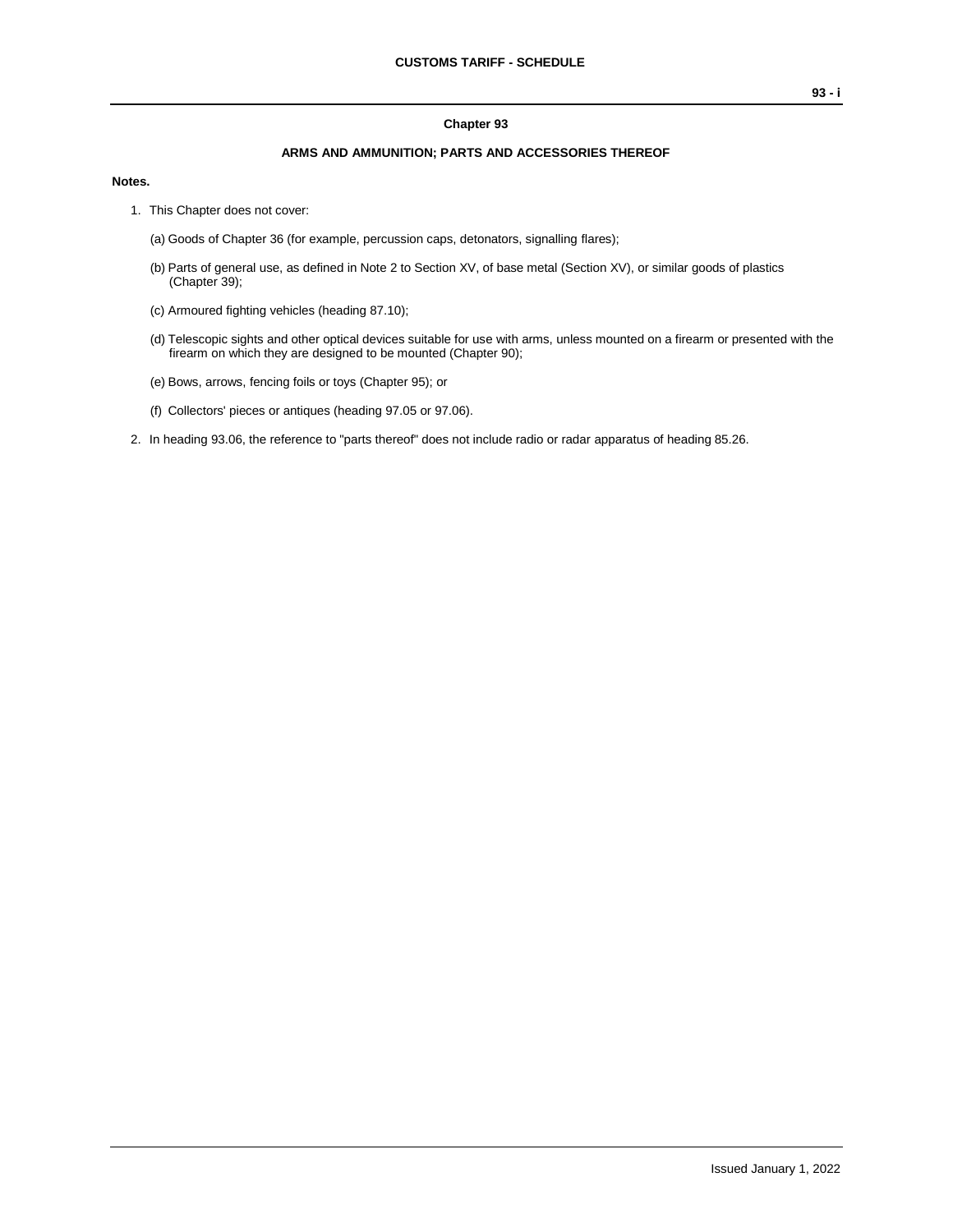## **CUSTOMS TARIFF - SCHEDULE**

| <b>Tariff</b><br>SS<br>Item | <b>Description of Goods</b>                                                                                 | Unit of<br>Meas.                                                                        | <b>MFN</b><br><b>Tariff</b> | <b>Applicable</b><br><b>Preferential Tariffs</b>                                                                                         |
|-----------------------------|-------------------------------------------------------------------------------------------------------------|-----------------------------------------------------------------------------------------|-----------------------------|------------------------------------------------------------------------------------------------------------------------------------------|
| 93.01                       | Military weapons, other than revolvers, pistols and the arms of<br>heading 93.07.                           |                                                                                         |                             |                                                                                                                                          |
| 9301.10                     | -Artillery weapons (for example, guns, howitzers and mortars)                                               |                                                                                         |                             |                                                                                                                                          |
| 9301.10.10 00 - - - Guns    |                                                                                                             | NMB                                                                                     | Free                        | CCCT, LDCT, GPT, UST,<br>MXT, CIAT, CT, CRT, IT,<br>NT, SLT, PT, COLT, JT,<br>PAT, HNT, KRT, CEUT,<br>UAT, CPTPT, UKT: Free              |
| 9301.10.90 00 - - - Other   |                                                                                                             | <b>NMB</b>                                                                              | 7%                          | CCCT, LDCT, GPT, UST,<br>MXT, CIAT, CT, CRT, IT,<br>NT, SLT, PT, COLT, JT,<br>PAT, HNT, KRT, CEUT,<br>UAT, CPTPT, UKT: Free              |
|                             | 9301.20.00 00 -Rocket launchers; flame-throwers; grenade launchers; torpedo tubes<br>and similar projectors | <b>NMB</b>                                                                              | 7%                          | CCCT, LDCT, GPT, UST,<br>MXT, CIAT, CT, CRT, IT,<br>NT, SLT, PT, COLT, JT,<br>PAT, HNT, KRT, CEUT,<br>UAT, CPTPT, UKT: Free              |
| 9301.90                     | -Other                                                                                                      |                                                                                         |                             |                                                                                                                                          |
| 9301.90.10                  | $- -$ Guns                                                                                                  |                                                                                         | Free                        | CCCT, LDCT, GPT, UST,<br>MXT, CIAT, CT, CRT, IT,<br>NT, SLT, PT, COLT, JT,<br>PAT, HNT, KRT, CEUT,<br>UAT, CPTPT, UKT: Free              |
|                             | $- -Rifles:$                                                                                                | <b>NMB</b>                                                                              |                             |                                                                                                                                          |
|                             | -----Sub-machine-guns:                                                                                      | <b>NMB</b><br><b>NMB</b><br><b>NMB</b><br><b>NMB</b><br><b>NMB</b><br><b>NMB</b><br>NMB |                             |                                                                                                                                          |
|                             |                                                                                                             | NMB                                                                                     |                             |                                                                                                                                          |
| 9301.90.90 00 - - - Other   |                                                                                                             | NMB                                                                                     | 7%                          | CCCT, LDCT, GPT, UST,<br>MXT, CIAT, CT, CRT, IT,<br>NT, SLT, PT, COLT, JT,<br>PAT, HNT, KRT, CEUT,<br>UAT, CPTPT, UKT: Free              |
| 9302.00.00                  | Revolvers and pistols, other than those of heading 93.03 or 93.04.                                          |                                                                                         | 3.5%                        | AUT, NZT, CCCT, LDCT,<br>GPT, UST, MXT, CIAT,<br>CT, CRT, IT, NT, SLT, PT,<br>COLT, JT, PAT, HNT,<br>KRT, CEUT, UAT,<br>CPTPT, UKT: Free |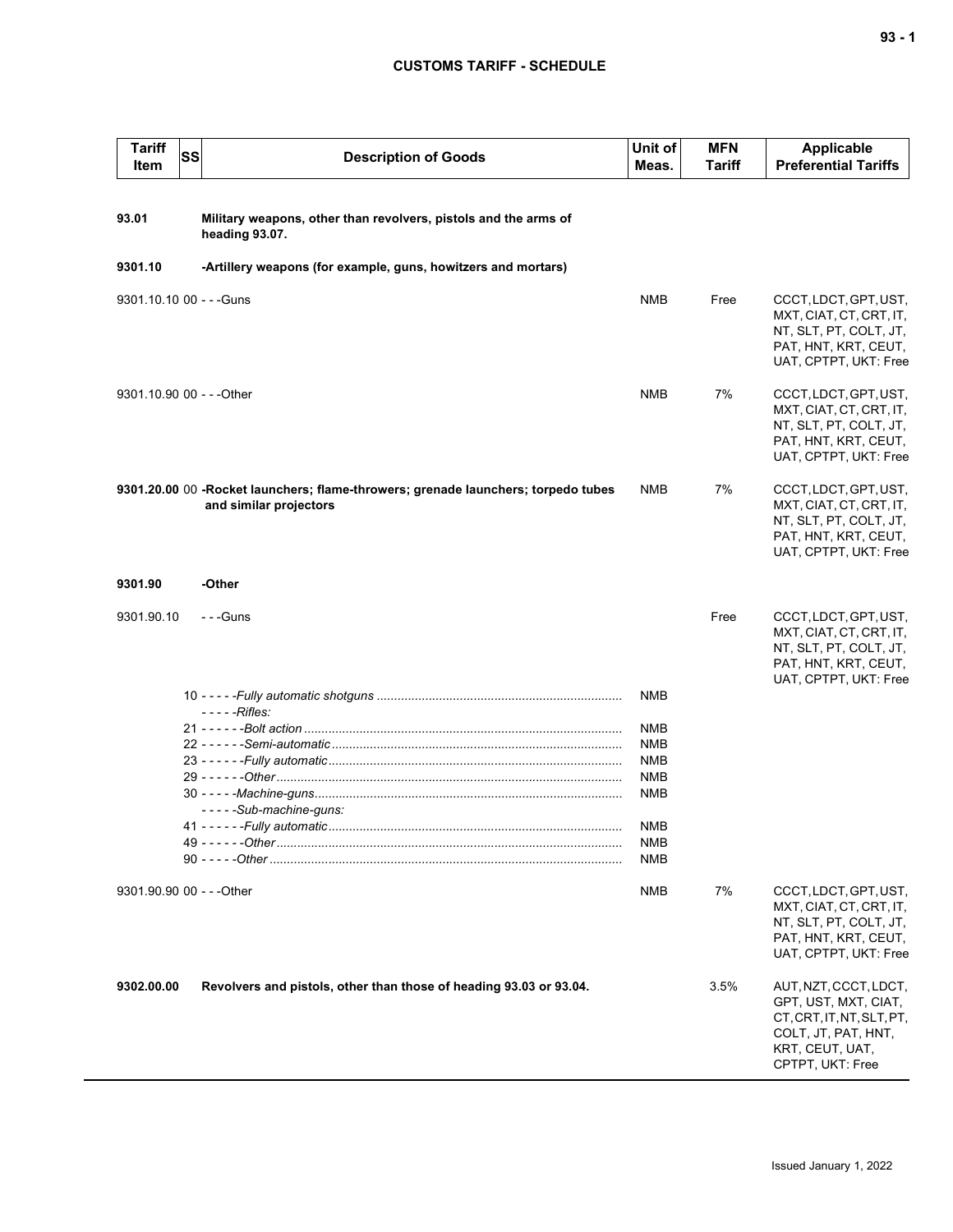### **CUSTOMS TARIFF - SCHEDULE**

| <b>Tariff</b><br>Item | SS | <b>Description of Goods</b>                                                                                                                                                                                                                                                                                                                         | Unit of<br>Meas.         | <b>MFN</b><br><b>Tariff</b> | Applicable<br><b>Preferential Tariffs</b>                                                                                                         |
|-----------------------|----|-----------------------------------------------------------------------------------------------------------------------------------------------------------------------------------------------------------------------------------------------------------------------------------------------------------------------------------------------------|--------------------------|-----------------------------|---------------------------------------------------------------------------------------------------------------------------------------------------|
|                       |    |                                                                                                                                                                                                                                                                                                                                                     | <b>NMB</b>               |                             |                                                                                                                                                   |
|                       |    | -----Pistols, single barrel:                                                                                                                                                                                                                                                                                                                        | <b>NMB</b>               |                             |                                                                                                                                                   |
|                       |    |                                                                                                                                                                                                                                                                                                                                                     | <b>NMB</b>               |                             |                                                                                                                                                   |
|                       |    |                                                                                                                                                                                                                                                                                                                                                     | <b>NMB</b>               |                             |                                                                                                                                                   |
| 93.03                 |    | Other firearms and similar devices which operate by the firing of an<br>explosive charge (for example, sporting shotguns and rifles, muzzle-<br>loading firearms, Very pistols and other devices designed to project<br>only signal flares, pistols and revolvers for firing blank ammunition,<br>captive-bolt humane killers, line-throwing guns). |                          |                             |                                                                                                                                                   |
|                       |    | 9303.10.00 00 -Muzzle-loading firearms                                                                                                                                                                                                                                                                                                              | <b>NMB</b>               | 3.5%                        | CCCT, LDCT, GPT, UST,<br>MXT, CIAT, CT, CRT, IT,<br>NT, SLT, PT, COLT, JT,<br>PAT, HNT, KRT, CEUT,<br>UAT, CPTPT, UKT: Free                       |
| 9303.20               |    | -Other sporting, hunting or target-shooting shotguns, including<br>combination shotgun-rifles                                                                                                                                                                                                                                                       |                          |                             |                                                                                                                                                   |
|                       |    | 9303.20.10 00 - - - Pump or slide-action shotguns                                                                                                                                                                                                                                                                                                   | <b>NMB</b>               | 3.5%                        | CCCT, LDCT, GPT, UST,<br>MXT, CIAT, CT, CRT, IT,<br>NT, SLT, PT, COLT, JT,<br>PAT, HNT, KRT, CEUT,<br>UAT, CPTPT, UKT: Free                       |
| 9303.20.90            |    | $- -$ Other                                                                                                                                                                                                                                                                                                                                         |                          | 3.5%                        | AUT, NZT, CCCT, LDCT,<br>GPT, UST, MXT, CIAT,<br>CT, CRT, IT, NT, SLT, PT,<br>COLT, JT, PAT, HNT,<br>KRT, CEUT, UAT,<br>CPTPT, UKT: Free          |
|                       |    | -----Shotguns, single barrel:                                                                                                                                                                                                                                                                                                                       |                          |                             |                                                                                                                                                   |
|                       |    |                                                                                                                                                                                                                                                                                                                                                     | <b>NMB</b>               |                             |                                                                                                                                                   |
|                       |    |                                                                                                                                                                                                                                                                                                                                                     | <b>NMB</b><br><b>NMB</b> |                             |                                                                                                                                                   |
| 9303.30               |    | -Other sporting, hunting or target-shooting rifles                                                                                                                                                                                                                                                                                                  |                          |                             |                                                                                                                                                   |
|                       |    | 9303.30.10 00 - - -Bolt-action or semi-automatic .22 calibre rimfire rifles, excluding target<br>shooting rifles                                                                                                                                                                                                                                    | <b>NMB</b>               | 7%                          | CCCT, LDCT, GPT, UST,<br>MXT, CIAT, CT, CRT, IT,<br>NT, SLT, PT, COLT, JT,<br>PAT, HNT, KRT, CEUT,<br>UAT, CPTPT, UKT: Free<br>AUT: 6%<br>NZT: 6% |
| 9303.30.90            |    | $- -$ Other                                                                                                                                                                                                                                                                                                                                         |                          | 3.5%                        | AUT, NZT, CCCT, LDCT,<br>GPT, UST, MXT, CIAT,<br>CT, CRT, IT, NT, SLT, PT,<br>COLT, JT, PAT, HNT,<br>KRT, CEUT, UAT,<br>CPTPT, UKT: Free          |
|                       |    | -----Centrefire rifles:                                                                                                                                                                                                                                                                                                                             |                          |                             |                                                                                                                                                   |
|                       |    |                                                                                                                                                                                                                                                                                                                                                     | NMB<br>NMB               |                             |                                                                                                                                                   |
|                       |    |                                                                                                                                                                                                                                                                                                                                                     |                          |                             |                                                                                                                                                   |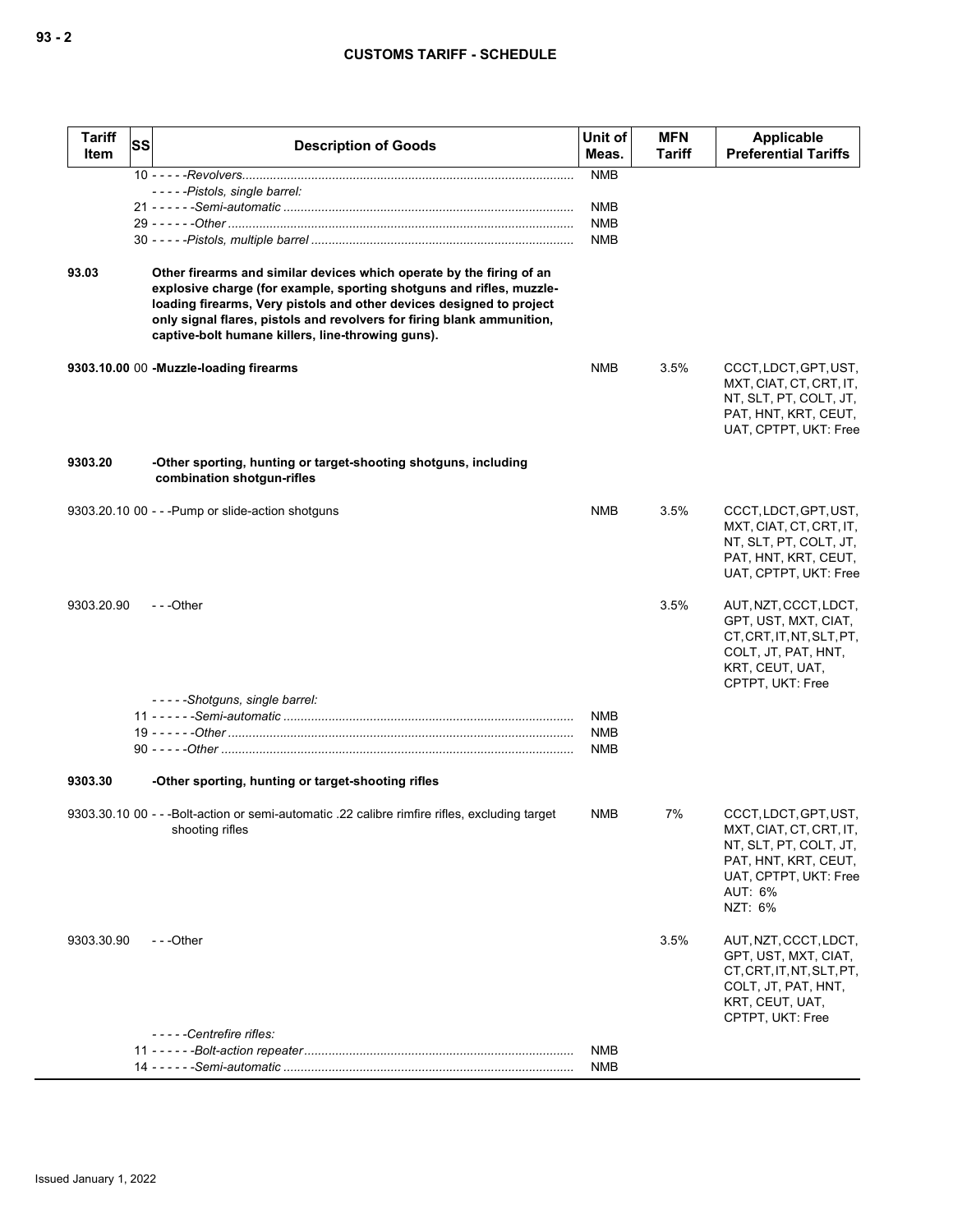| <b>Tariff</b><br>Item     | <b>SS</b> | <b>Description of Goods</b>                                                                                                                                     | Unit of<br>Meas.         | <b>MFN</b><br>Tariff | <b>Applicable</b><br><b>Preferential Tariffs</b>                                                                            |
|---------------------------|-----------|-----------------------------------------------------------------------------------------------------------------------------------------------------------------|--------------------------|----------------------|-----------------------------------------------------------------------------------------------------------------------------|
|                           |           |                                                                                                                                                                 | <b>NMB</b><br><b>NMB</b> |                      |                                                                                                                             |
|                           |           |                                                                                                                                                                 |                          |                      |                                                                                                                             |
| 9303.90                   |           | -Other                                                                                                                                                          |                          |                      |                                                                                                                             |
|                           |           | 9303.90.10 00 - - - Apparatus for the destruction of predatory animals by the discharge of<br>poisonous cartridges;<br>Automatic explosive bird-scaring devices | <b>NMB</b>               | Free                 | CCCT, LDCT, GPT, UST,<br>MXT, CIAT, CT, CRT, IT,<br>NT, SLT, PT, COLT, JT,<br>PAT, HNT, KRT, CEUT,<br>UAT, CPTPT, UKT: Free |
| 9303.90.90 00 - - - Other |           |                                                                                                                                                                 | <b>NMB</b>               | 3.5%                 | CCCT, LDCT, GPT, UST,<br>MXT, CIAT, CT, CRT, IT,<br>NT, SLT, PT, COLT, JT,<br>PAT, HNT, KRT, CEUT,<br>UAT, CPTPT, UKT: Free |
| 9304.00                   |           | Other arms (for example, spring, air or gas guns and pistols,<br>truncheons), excluding those of heading 93.07.                                                 |                          |                      |                                                                                                                             |
| 9304.00.10                |           | - - - Guns and pistols, spring or gas                                                                                                                           |                          | 3.5%                 | CCCT, LDCT, GPT, UST,<br>MXT, CIAT, CT, CRT, IT,<br>NT, SLT, PT, COLT, JT,<br>PAT, HNT, KRT, CEUT,<br>UAT, CPTPT, UKT: Free |
|                           |           |                                                                                                                                                                 | <b>NMB</b>               |                      |                                                                                                                             |
|                           |           |                                                                                                                                                                 | <b>NMB</b>               |                      |                                                                                                                             |
| 9304.00.90                |           | $- -$ Other                                                                                                                                                     |                          | 7%                   | CCCT, LDCT, GPT, UST,<br>MXT, CIAT, CT, CRT, IT,<br>NT, SLT, PT, COLT, JT,<br>PAT, HNT, KRT, CEUT,<br>UAT, CPTPT, UKT: Free |
|                           |           |                                                                                                                                                                 | <b>NMB</b><br><b>NMB</b> |                      |                                                                                                                             |
| 93.05                     |           | Parts and accessories of articles of headings 93.01 to 93.04.                                                                                                   |                          |                      |                                                                                                                             |
| 9305.10.00                |           | -Of revolvers or pistols                                                                                                                                        |                          | 3.5%                 | CCCT, LDCT, GPT, UST,<br>MXT, CIAT, CT, CRT, IT,<br>NT, SLT, PT, COLT, JT,<br>PAT, HNT, KRT, CEUT,<br>UAT, CPTPT, UKT: Free |
|                           |           |                                                                                                                                                                 |                          |                      |                                                                                                                             |
|                           |           |                                                                                                                                                                 |                          |                      |                                                                                                                             |
|                           |           |                                                                                                                                                                 |                          |                      |                                                                                                                             |
|                           |           |                                                                                                                                                                 |                          |                      |                                                                                                                             |
|                           |           |                                                                                                                                                                 |                          |                      |                                                                                                                             |
|                           |           |                                                                                                                                                                 |                          |                      |                                                                                                                             |
|                           |           |                                                                                                                                                                 |                          |                      |                                                                                                                             |
| 090E 90                   |           | 00.00 methodol ka aalku na aminadada                                                                                                                            |                          |                      |                                                                                                                             |

**9305.20 -Of shotguns or rifles of heading 93.03**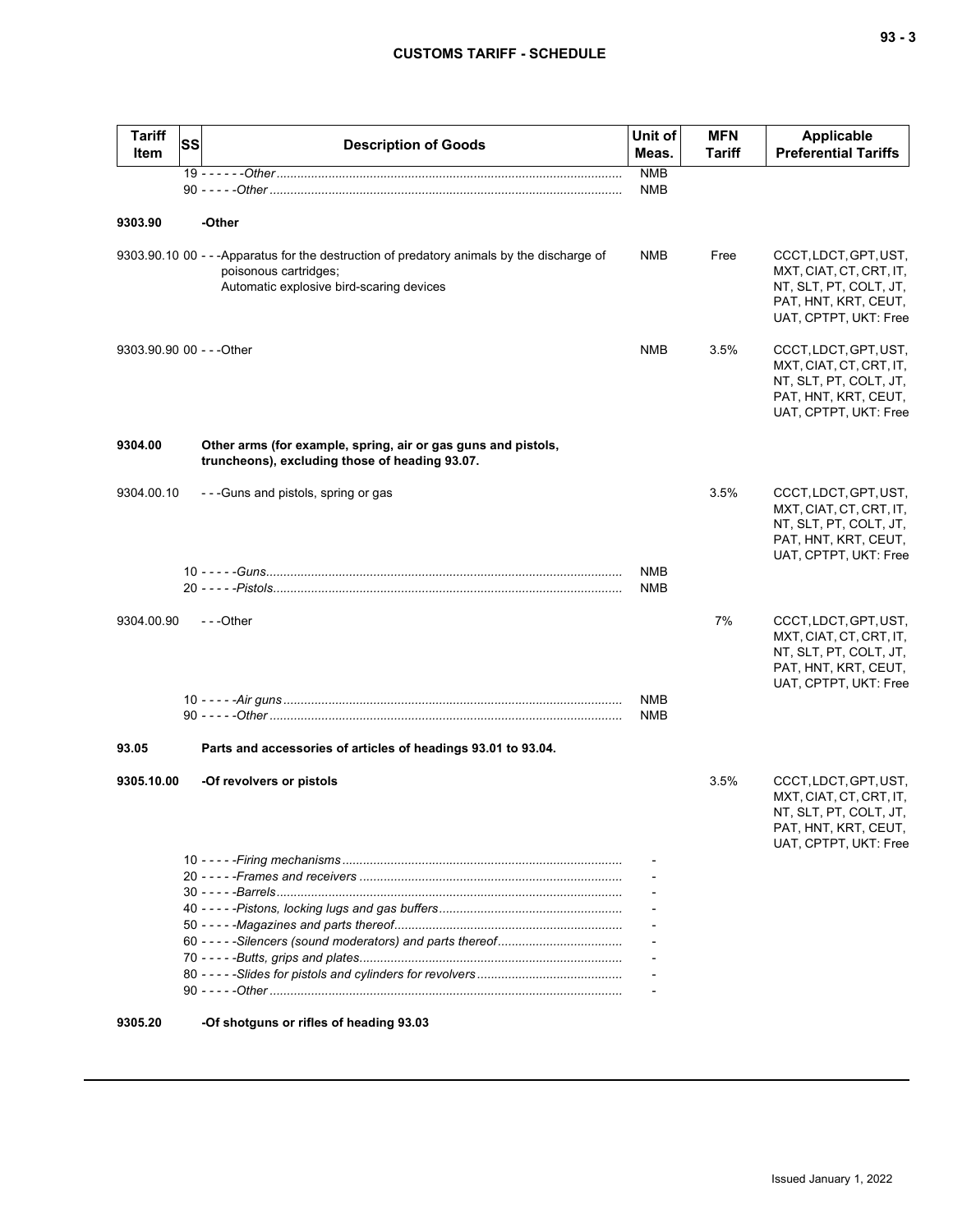| <b>Tariff</b><br>Item | SS | <b>Description of Goods</b>                                                                                                                        | Unit of<br>Meas. | <b>MFN</b><br><b>Tariff</b> | Applicable<br><b>Preferential Tariffs</b>                                                                                                |
|-----------------------|----|----------------------------------------------------------------------------------------------------------------------------------------------------|------------------|-----------------------------|------------------------------------------------------------------------------------------------------------------------------------------|
|                       |    | 9305.20.10 00 - - - Shotgun barrels                                                                                                                |                  | 2%                          | AUT, NZT, CCCT, LDCT,<br>GPT, UST, MXT, CIAT,<br>CT, CRT, IT, NT, SLT, PT,<br>COLT, JT, PAT, HNT,<br>KRT, CEUT, UAT,<br>CPTPT, UKT: Free |
| 9305.20.20            |    | -- - Accessories for use in bolt-action or semi-automatic .22 calibre rimfire<br>rifles, excluding accessories of target shooting rifles;<br>Parts |                  | Free                        | CCCT, LDCT, GPT, UST,<br>MXT, CIAT, CT, CRT, IT,<br>NT, SLT, PT, COLT, JT,<br>PAT, HNT, KRT, CEUT,<br>UAT, CPTPT, UKT: Free              |
|                       |    |                                                                                                                                                    |                  |                             |                                                                                                                                          |
|                       |    |                                                                                                                                                    |                  |                             |                                                                                                                                          |
|                       |    |                                                                                                                                                    |                  |                             |                                                                                                                                          |
|                       |    |                                                                                                                                                    |                  |                             |                                                                                                                                          |
|                       |    |                                                                                                                                                    |                  |                             |                                                                                                                                          |
|                       |    |                                                                                                                                                    |                  |                             |                                                                                                                                          |
|                       |    |                                                                                                                                                    |                  |                             |                                                                                                                                          |
|                       |    |                                                                                                                                                    |                  |                             |                                                                                                                                          |
|                       |    |                                                                                                                                                    |                  |                             |                                                                                                                                          |
| 9305.20.90            |    | $- -$ Other                                                                                                                                        |                  | 7.5%                        | CCCT, LDCT, UST,<br>MXT, CIAT, CT, CRT, IT,<br>NT, SLT, PT, COLT, JT,<br>PAT, HNT, KRT, CEUT,<br>UAT, CPTPT, UKT: Free<br>GPT: 5%        |
|                       |    |                                                                                                                                                    |                  |                             |                                                                                                                                          |
|                       |    |                                                                                                                                                    |                  |                             |                                                                                                                                          |
|                       |    |                                                                                                                                                    |                  |                             |                                                                                                                                          |
|                       |    | -Other:                                                                                                                                            |                  |                             |                                                                                                                                          |
| 9305.91.00            |    | - - Of military weapons of heading 93.01                                                                                                           |                  | 3.5%                        | CCCT, LDCT, GPT, UST,<br>MXT, CIAT, CT, CRT, IT,<br>NT, SLT, PT, COLT, JT,<br>PAT, HNT, KRT, CEUT,<br>UAT, CPTPT, UKT: Free              |
|                       |    | -----Of machine-guns, sub-machine-guns, shotguns or rifles:                                                                                        |                  |                             |                                                                                                                                          |
|                       |    |                                                                                                                                                    |                  |                             |                                                                                                                                          |
|                       |    |                                                                                                                                                    |                  |                             |                                                                                                                                          |
|                       |    |                                                                                                                                                    |                  |                             |                                                                                                                                          |
|                       |    |                                                                                                                                                    |                  |                             |                                                                                                                                          |
|                       |    |                                                                                                                                                    |                  |                             |                                                                                                                                          |
|                       |    |                                                                                                                                                    |                  |                             |                                                                                                                                          |
|                       |    |                                                                                                                                                    |                  |                             |                                                                                                                                          |
|                       |    |                                                                                                                                                    |                  |                             |                                                                                                                                          |
|                       |    |                                                                                                                                                    |                  |                             |                                                                                                                                          |
|                       |    |                                                                                                                                                    |                  |                             |                                                                                                                                          |
|                       |    |                                                                                                                                                    |                  |                             |                                                                                                                                          |

**9305.99 - -Other**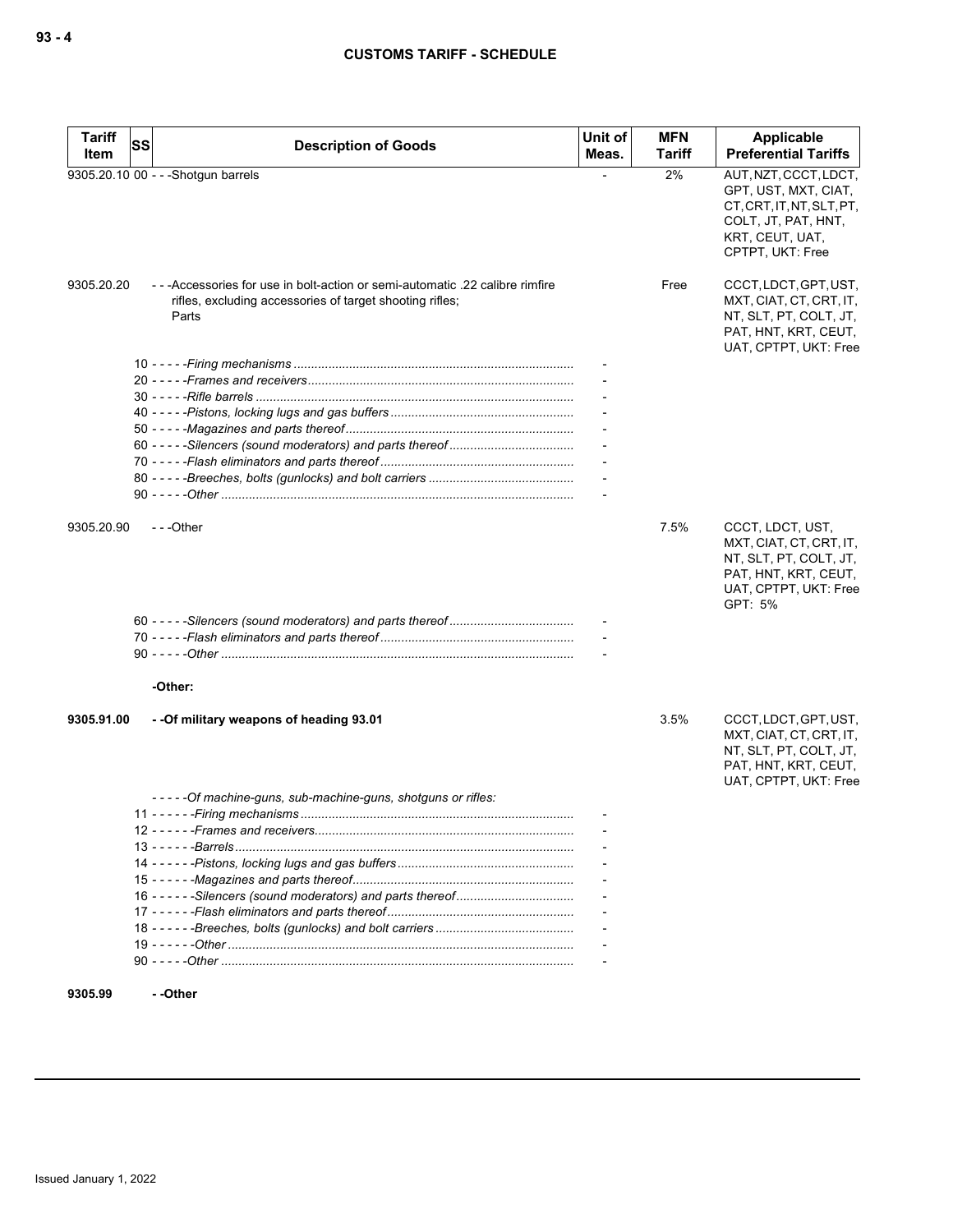# **CUSTOMS TARIFF - SCHEDULE**

| <b>Tariff</b><br>Item     | SS | <b>Description of Goods</b>                                                                                                                                                                                                               | Unit of<br>Meas. | <b>MFN</b><br><b>Tariff</b> | <b>Applicable</b><br><b>Preferential Tariffs</b>                                                                            |
|---------------------------|----|-------------------------------------------------------------------------------------------------------------------------------------------------------------------------------------------------------------------------------------------|------------------|-----------------------------|-----------------------------------------------------------------------------------------------------------------------------|
|                           |    | 9305.99.10 00 - - -Parts for apparatus for the destruction of predatory animals by the<br>discharge of poisonous cartridges;<br>Parts for automatic explosive bird-scaring devices                                                        |                  | Free                        | CCCT, LDCT, GPT, UST,<br>MXT, CIAT, CT, CRT, IT,<br>NT, SLT, PT, COLT, JT,<br>PAT, HNT, KRT, CEUT,<br>UAT, CPTPT, UKT: Free |
| 9305.99.90 00 - - - Other |    |                                                                                                                                                                                                                                           |                  | 3.5%                        | CCCT, LDCT, GPT, UST,<br>MXT, CIAT, CT, CRT, IT,<br>NT, SLT, PT, COLT, JT,<br>PAT, HNT, KRT, CEUT,<br>UAT, CPTPT, UKT: Free |
| 93.06                     |    | Bombs, grenades, torpedoes, mines, missiles and similar munitions of<br>war and parts thereof; cartridges and other ammunition and projectiles<br>and parts thereof, including shot and cartridge wads.                                   |                  |                             |                                                                                                                             |
|                           |    | -Shotgun cartridges and parts thereof; air gun pellets:                                                                                                                                                                                   |                  |                             |                                                                                                                             |
|                           |    | 9306.21.00 00 - - Cartridges                                                                                                                                                                                                              |                  | 7%                          | CCCT, LDCT, GPT, UST,<br>MXT, CIAT, CT, CRT, IT,<br>NT, SLT, PT, COLT, JT,<br>PAT, HNT, KRT, CEUT,<br>UAT, CPTPT, UKT: Free |
| 9306.29.00 00 - - Other   |    |                                                                                                                                                                                                                                           |                  | Free                        | CCCT, LDCT, GPT, UST,<br>MXT, CIAT, CT, CRT, IT,<br>NT, SLT, PT, COLT, JT,<br>PAT, HNT, KRT, CEUT,<br>UAT, CPTPT, UKT: Free |
| 9306.30                   |    | -Other cartridges and parts thereof                                                                                                                                                                                                       |                  |                             |                                                                                                                             |
|                           |    | 9306.30.10 00 - - - Poisonous cartridges for apparatus for the destruction of predatory<br>animals;<br>Starter cartridges and parts thereof, for diesel or semi-diesel engines;<br>Twin-shot cartridges designed for bird-scaring devices |                  | Free                        | CCCT, LDCT, GPT, UST,<br>MXT, CIAT, CT, CRT, IT,<br>NT, SLT, PT, COLT, JT,<br>PAT, HNT, KRT, CEUT,<br>UAT, CPTPT, UKT: Free |
| 9306.30.90                |    | ---Other                                                                                                                                                                                                                                  |                  | 7%                          | CCCT, LDCT, GPT, UST,<br>MXT, CIAT, CT, CRT, IT,<br>NT, SLT, PT, COLT, JT,<br>PAT, HNT, KRT, CEUT,<br>UAT, CPTPT, UKT: Free |
|                           |    | -----Other cartridges:                                                                                                                                                                                                                    |                  |                             |                                                                                                                             |
|                           |    |                                                                                                                                                                                                                                           |                  |                             |                                                                                                                             |
| 9306.90                   |    | -Other                                                                                                                                                                                                                                    |                  |                             |                                                                                                                             |
| 9306.90.10                |    | - - - Parts of bombs, grenades, torpedoes, mines, missiles and similar<br>munitions of war                                                                                                                                                |                  | 3.5%                        | CCCT, LDCT, GPT, UST,<br>MXT, CIAT, CT, CRT, IT,<br>NT, SLT, PT, COLT, JT,<br>PAT, HNT, KRT, CEUT,<br>UAT, CPTPT, UKT: Free |
|                           |    |                                                                                                                                                                                                                                           |                  |                             |                                                                                                                             |